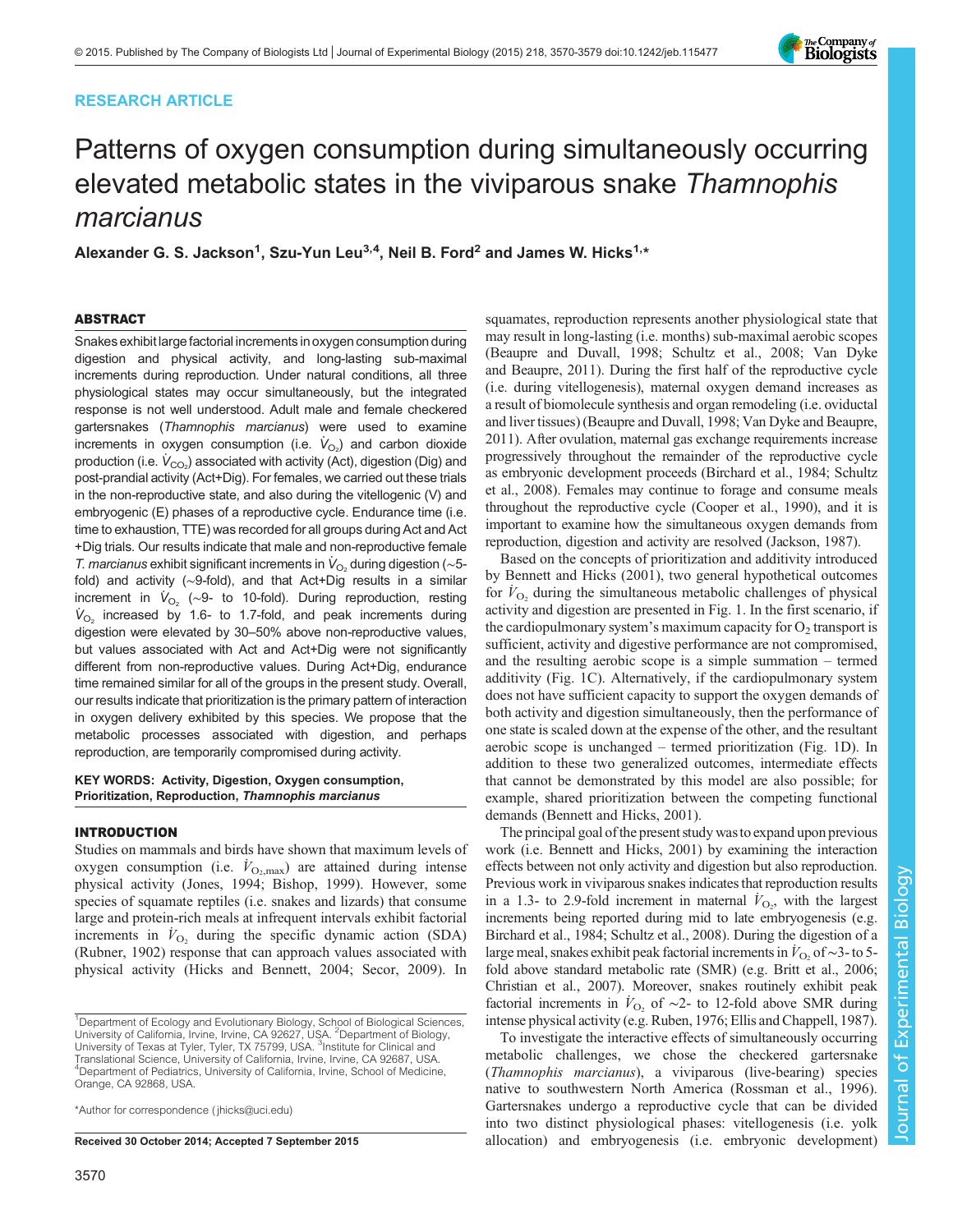| Journal of Experimental Biology (2015) 218, 3570-3579 doi:10.1242/jeb.115477 |  |  |  |  |
|------------------------------------------------------------------------------|--|--|--|--|
|------------------------------------------------------------------------------|--|--|--|--|

<span id="page-1-0"></span>

|                              | <b>List of abbreviations</b>       |
|------------------------------|------------------------------------|
| Act                          | fasting exhaustive activity        |
| Act+Dig                      | post-prandial exhaustive activity  |
| Dig                          | digestion                          |
| F                            | embryogenic                        |
| FE <sub>CO<sub>2</sub></sub> | fraction of expired carbon dioxide |
| $FE_{O_2}$                   | fraction of expired oxygen         |
| <b>I MM</b>                  | linear mixed model                 |
| N <sub>R</sub>               | non-reproductive                   |
| <b>RMR</b>                   | resting metabolic rate             |
| RQ.                          | respiratory quotient               |
| <b>SDA</b>                   | specific dynamic action            |
| <b>SMR</b>                   | standard metabolic rate            |
| <b>TTE</b>                   | time to exhaustion                 |
| V                            | vitellogenic                       |
| $V_{CO2}$                    | carbon dioxide production          |
|                              | oxygen consumption                 |

[\(Dessauer and Fox, 1959; Garstka et al., 1985](#page-8-0); [Ford and Karges,](#page-8-0) [1987](#page-8-0)), but it is not well understood how the phase of the reproductive cycle may influence the metabolic costs of digestion and activity. Thamnophis marcianus is particularly well suited for such examinations because females continue to consume large meals throughout much of the reproductive cycle and, as an actively foraging species, these snakes exhibit a high propensity for physical activity ([Ford and Shuttlesworth, 1986](#page-8-0); [Seigel et al., 1987\)](#page-8-0).

We predicted that reproduction (i.e. vitellogenesis and embryogenesis), digestion and activity would all result in significant increments in  $\dot{V}_{\text{O}_2}$ ; and during reproduction, the  $\dot{V}_{\text{O}_2}$  increment would be largest during embryogenesis. We hypothesized that the capacity for oxygen transport in these animals would be sufficient to meet the oxygen demands of these elevated metabolic states (activity, digestion and reproduction) simultaneously. Consequently, the resulting  $V_{\text{O}_2}$  would be the sum of SMR, reproduction  $V_{\text{O}_2}$ , digestion  $\dot{V}_{\text{O}_2}$  and activity  $\dot{V}_{\text{O}_2}$  (i.e. an additive response).

# MATERIALS AND METHODS

## Ethical procedures

All procedures involving this species were approved by the University of California, Irvine, Institutional Animal Care and Use Committee (IACUC protocol numbers 2010-2966 and 2009-2906).



#### Animal husbandry

A captive-bred population of adult male  $(N=14)$  and female  $(N=20)$ checkered gartersnakes, Thamnophis marcianus (Baird and Girard 1853), was obtained from the Ophidian Research Colony (University of Texas at Tyler) in July 2012. Snakes were maintained in a large vivarium at the University of California, Irvine, at 27±2°C with a 12 h light:12 h dark photocycle. Snakes were housed in individual enclosures (50×34×14 cm, females; 33×23×13 cm, males) lined with newsprint bedding and each enclosure was equipped with (1) a subsurface heating element, (2) two appropriately sized hide-boxes and (3) a water dish. To facilitate fertilization, males were cycled among the females multiple times weekly. Between experimental treatments, snakes were offered thawed mice approximating 2–10% body mass, multiple times weekly.

Experimental treatments (detailed below) were carried out on females in the vitellogenic, embryogenic and non-reproductive conditions. The same experimental treatments were also carried out on males. For females, the phase of the reproductive cycle was assessed using ultrasonography (e.g. [Stahlschmidt et al., 2011; Van Dyke and Beaupre, 2011](#page-8-0); [Van Dyke et al.,](#page-9-0) [2012\)](#page-9-0). Briefly, a portion of the female's caudal abdomen was placed into a warm water bath and 4.2 cm lateral sections were imaged using a 5.0– 10.0 MHz linear array transducer (CTS 3300, Shantou Institute of Ultrasonic Instruments, Guangdong, China). A representative scan from each individual was then photographed using the built-in software from the ultrasound machine, and saved to a portable USB drive.

The vitellogenic phase of the reproductive cycle (6–7 weeks prior to parturition) was identified based on the presence of large, highly echogenic ovarian follicles ([Fig. 2\)](#page-2-0) [\(Van Dyke and Beaupre, 2011\)](#page-8-0). The embryogenic phase of the reproductive cycle (3–4 weeks prior to parturition) was identified by the presence of (1) a low echogenic amnion/allantois fluid-filled space and (2) highly echogenic embryonic somatic tissue within the ovarian follicles ([Fig. 2\)](#page-2-0) [\(Van Dyke and Beaupre, 2011\)](#page-8-0). The baseline, non-reproductive state (1–2 weeks following parturition) was verified by the lack of vitellogenic follicles [\(Fig. 2\)](#page-2-0), and follow-up scans (2–4 weeks later) confirmed that a subsequent reproductive cycle was not initiated.

#### Resting metabolic rate

On the day of the experiment, snakes were removed from their vivarium enclosures and transported to a walk-in environmental chamber, maintained at  $29 \pm 1^{\circ}\text{C}$ , the preferred body temperature of *T. marcianus* ([Rosen, 1991](#page-8-0)). Snakes were weighed to the nearest 0.1 g (Mettler Toledo model SB8001, Columbus, OH, USA) and placed into individual metabolic chambers. Each chamber was covered by a thick black tarpaulin to minimize disruption by investigators.

Oxygen consumption (i.e.  $\dot{V}_{\text{O}_2}$ ) and carbon dioxide production (i.e.  $\dot{V}_{\text{CO}_2}$ ) were measured using flow-through respirometry. Briefly, atmospheric air

> Fig. 1. A hypothetical framework demonstrating a reptile's standard metabolic rate, and the peak  $\boldsymbol{\dot{V}_{O_2}}$  increments associated with digestion, physical activity, and the combined effects of physical activity and digestion. Adapted from [Bennett and Hicks](#page-7-0) [\(2001\).](#page-7-0) (A) Under this framework, the expected  $\dot{V}_{\mathrm{O}_2}$  values for an animal measured under standard conditions (standard metabolic rate, SMR) and also following the consumption of a large meal (digestion, Dig) are depicted. (B) The expected peak  $\dot{\boldsymbol{V}}_{\mathrm{O}_2}$  value for a fasting animal that is subjected to an activity trial. If the animal is subjected to the same activity trial while digesting a large meal, one of two general outcomes may occur: (C) an additive pattern, whereby the  $\dot{\mathit{V}}_{\text{O}_2}$  increment associated with digestion is maintained, and the resulting peak  $\dot{V}_{\text{O}_2}$  value is a summation of the two responses; or (D) a prioritization pattern, whereby one or both  $\dot{V}_{\mathrm{O}_2}$  responses are curtailed and peak levels are constrained.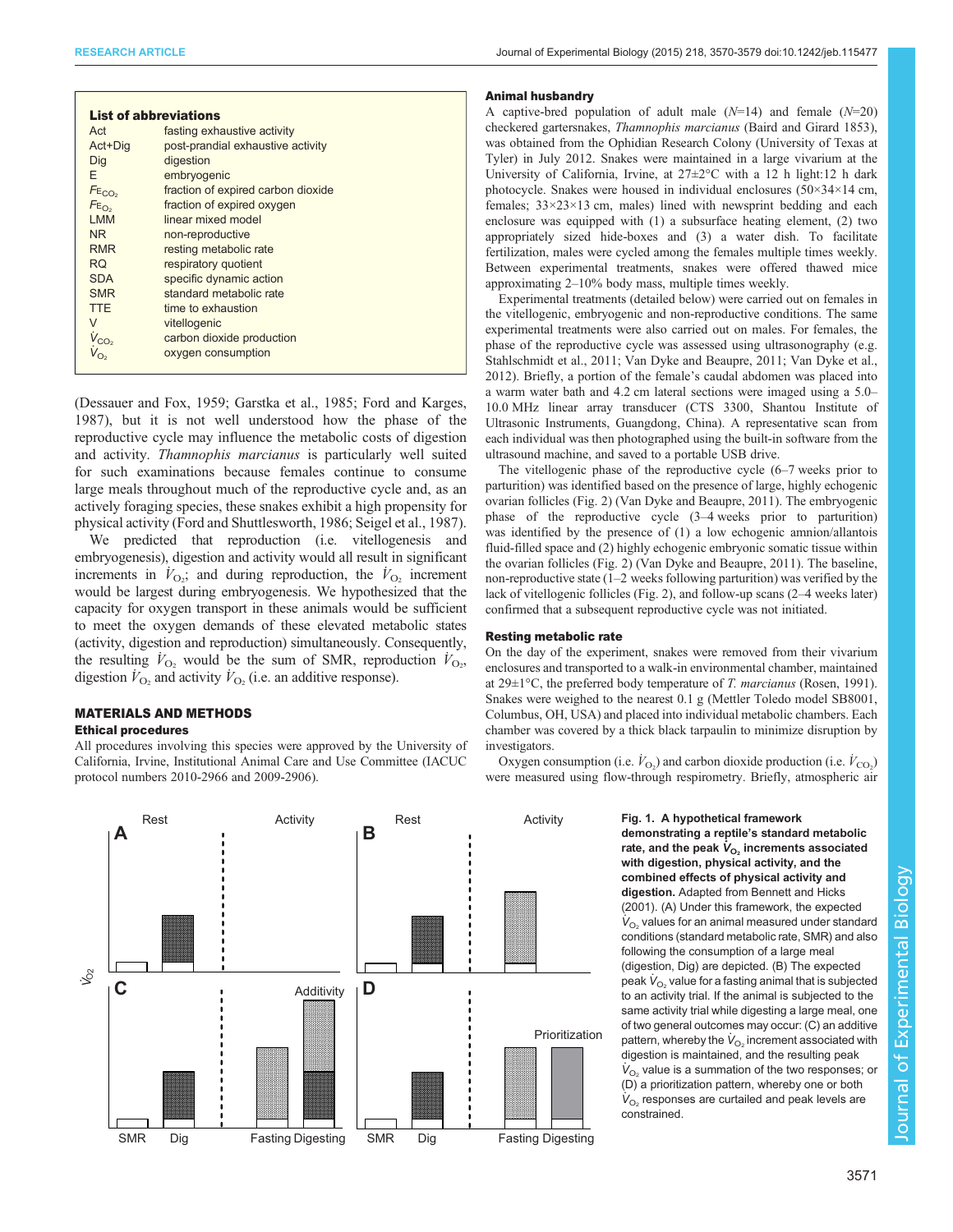<span id="page-2-0"></span>

Fig. 2. Ultrasound images of two representative female Thamnophis marcianus, imaged during the vitellogenic (V), embryogenic (E) and nonreproductive (NR) conditions. Images were obtained using a 5–10 MHz linear array transducer, and represent approximately 4.5 cm sections (with a depth of approximately 2–3 cm) of a portion of the posterior coelemic abdomen.

was pushed by a mass-flow controller (GF-3 Gas Mixing Flowmeter, Cameron Instruments Inc., Guelph, ON, Canada) into the metabolic chambers, and the incurrent flow rate to each chamber was determined by a mass-flow meter (±1 ml min−<sup>1</sup> ; GFM17, Aalborg, Orangeburg, NY, USA). Incurrent flow rates ranged from 50 to 240 ml min−<sup>1</sup> . At least one chamber remained free from snakes and served as a baseline for reference.

A sub-sample of the excurrent air from each of the metabolic chambers was pulled into a gas analysis circuit at 20–50 ml min−<sup>1</sup> (depending on the excurrent flow rate) by a mass-flow controller (Brooks Instrument, Hatfield, PA, USA), once every 80 min, for 6–11 min at a time. The gas analysis circuit consisted of the following equipment in this order: AEI Technologies CD-3A CO<sub>2</sub> sensor/analyzer→soda lime cartridge (to remove  $CO<sub>2</sub>$ )→Drierite cartridge (to remove H<sub>2</sub>O)→ AEI Technologies S-3A O<sub>2</sub> sensor/analyzer. Analyzers were calibrated repeatedly throughout the experimental period. If baseline drift occurred during a trial, calibration gas with known  $O_2$  and  $CO_2$  values was used to confirm linearity of the signal.  $\dot{V}_{\text{O}_2}$  was calculated using eqn 10.1 from [Lighton \(2008\)](#page-8-0),  $\dot{V}_{\text{CO}_2}$  using the Fick equation, and respiratory quotient (RQ) as the quotient of  $\dot{V}_{\text{CO}_2}$  and  $\dot{V}_{\text{O}_2}$ .

For resting metabolic rate (RMR, Rest) treatments, gas exchange measurements were obtained once every 80 min for 6–11 min at a time, for a total of 8–25 h (females) and 16–38 h (males). The mean of the three lowest consecutive  $\dot{V}_{\text{O}_2}$  (and corresponding RQ) values was chosen to represent the Rest condition. To ensure that the snakes were in a post-absorptive state prior to measurements, females were fasted for at least 7 days, and males for at least 13 days [\(Britt et al., 2006](#page-8-0); [Bessler](#page-7-0) [et al., 2010](#page-7-0)).

#### Fasting exhaustive activity and recovery

Following the Rest trial, one snake at a time was placed into a fixed-volume (2.7 l, males; 3.9 l, females) glass metabolic activity chamber. The activity chamber was sealed with a screw cap, into which two incurrent and two excurrent air lines of varying lengths and diameters (to ensure proper air mixing) were inserted. The incurrent flow rate was set by a Brooks massflow controller, and then monitored constantly using an Aalborg mass-flow meter. Incurrent flow rates to the activity chamber ranged from 120 to 250 ml min−<sup>1</sup> (depending on the size of the animal). A subsample of the excurrent airstream was pulled through an 18-gauge syringe at 50 ml min−<sup>1</sup> into the gas-analysis circuit described above.

We used an exhaustion protocol similar in design to previous work on snakes ([Ruben, 1976; Gratz and Hutchison, 1977](#page-8-0); [Ellis and Chappell, 1987;](#page-8-0) [Andrade et al., 1997\)](#page-7-0). Briefly, the snake was continually forced to right itself from an investigator-induced rotation. The regimen was maintained until the animal could no longer perform the righting response. The elapsed time between the first rotation and the point of exhaustion was considered to represent the time to exhaustion (TTE). The lowest fraction of expired oxygen ( $F_{\text{E}_{\text{O}_2}}$ ) and corresponding fraction of expired carbon dioxide ( $F_{\text{E}_{\text{CO}_2}}$ ) values were chosen to represent peak gas exchange levels.

Following the trial, each snake was removed from the activity chamber and placed back into the above-mentioned flow-through respirometry metabolic chamber. Recovery time was considered to be the amount of time required before  $\dot{V}_{\text{O}_2}$  returned to within 10% of RMR values, and was estimated by obtaining gas exchange values once every 80 min for 5–18 h. If  $\dot{V}_{\text{O}_2}$  did not return to within 10% of RMR values by the end of the recovery trial, data were not considered for analysis.

#### Digestion

Following recovery, snakes were removed from the metabolic chambers, placed into their normal enclosures and offered water ad libitum. Within 1 day, snakes were offered a meal of thawed rodent equivalent to 10% of their body mass, and within 4 h of voluntary ingestion they were returned to the flow-through respirometry metabolic chambers for post-prandial gas exchange measurements. Gas exchange values were obtained once every 80 min for 6–11 min at a time, for up to 1 day following the time of ingestion, a time frame sufficient to expose peak values following ingestion ([Britt et al., 2006](#page-8-0); [Bessler et al., 2010](#page-7-0)). The mean of the three highest consecutive  $\dot{V}_{\text{O}_2}$  (and corresponding  $\dot{V}_{\text{CO}_2}$ ) values obtained during this trial period was considered to represent peak post-prandial gas exchange levels.

## Post-prandial exhaustive activity

Following the achievement of peak post-prandial gas exchange levels (i.e. 24–28 h following ingestion), we repeated the above-mentioned activity trial. Although gas exchange values had begun to decline by 24–28 h following ingestion, the decline was relatively minor (see [Fig. S1;](http://jeb.biologists.org/lookup/suppl/doi:10.1242/jeb.115477/-/DC1) [Britt et al., 2006](#page-8-0); [Bessler et al., 2010](#page-7-0)). Therefore, the post-prandial exhaustive activity trials in the present study likely suffice to expose snakes to near-maximum interactions between the demands of activity and digestion.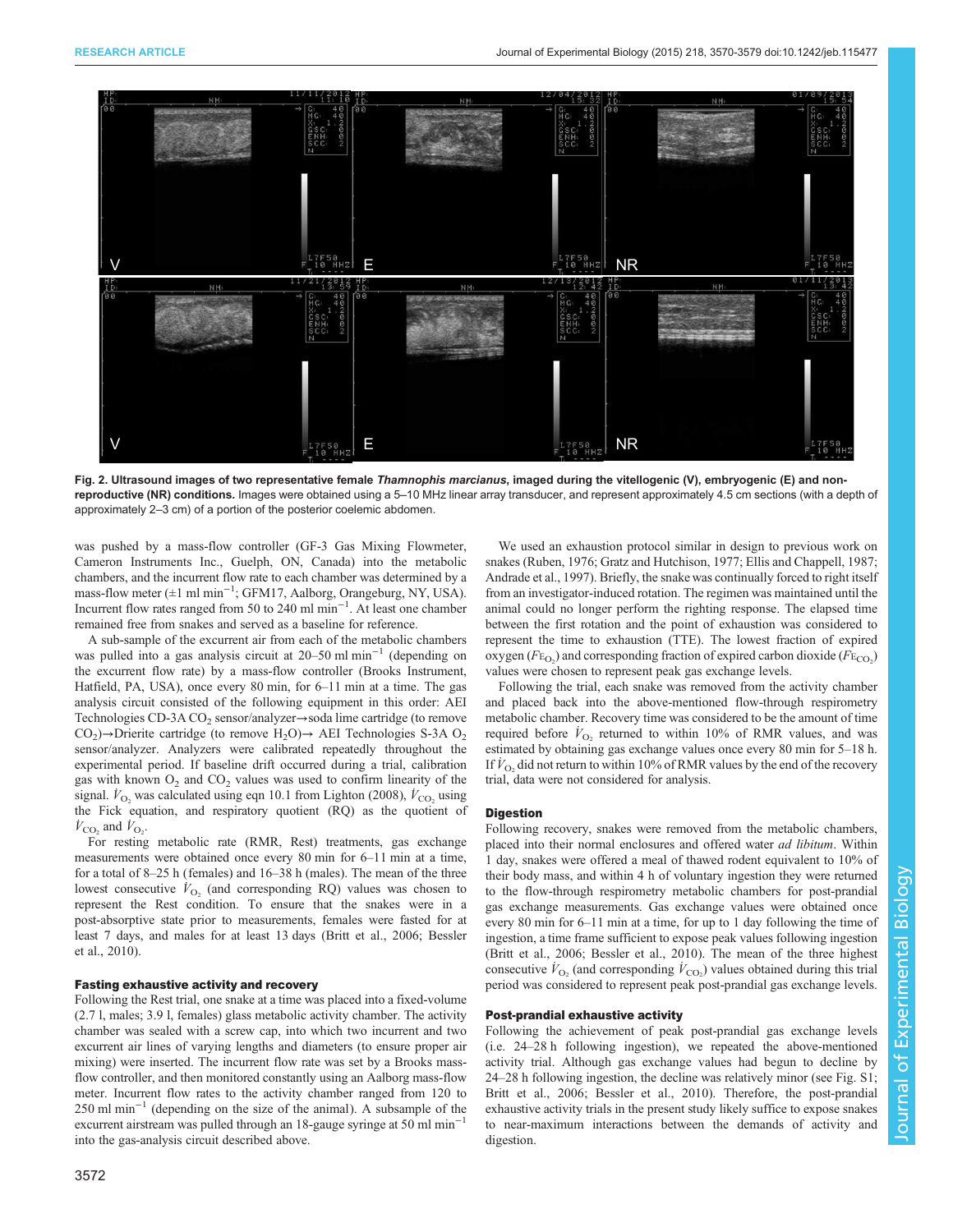#### <span id="page-3-0"></span>Statistical analysis

To evaluate the difference in  $\dot{V}_{\text{O}_2}$ , RQ and TTE between the three reproductive conditions and the four metabolic states in females and the metabolic states in males, a linear mixed model (LMM – a linear model capable of constructing correlations among repeated measurements from the same animal) was applied. Body mass was considered as a confounder and thus the body mass of males and non-reproductive females was included in the LMM. To use the non-reproductive body mass was due to a significant fraction of the reproductive body mass increment (up to 1.3-fold in this study) is associated with the mass of the ovarian follicles, which contain mostly water and metabolically inert biomolecules throughout much of the reproductive cycle ([Ellis and Chappell, 1987](#page-8-0); [DeMarco and Guillette, 1992;](#page-8-0) [Angilletta and Sears, 2000](#page-7-0)).

Post hoc pairwise comparisons were performed if a significant difference was observed for reproductive condition, metabolic state or their interaction. Tukey–Kramer's method was utilized for multiple comparison adjustment and an adjusted P-value is presented when appropriate. Direct statistical comparisons between male and female T. marcianus were not carried out in the present study. The mixed model was performed using SAS 9.4 (SAS Institute, Inc., Cary, NC, USA). The level of statistical significance was set at 0.05. Values are reported as means±s.e.m.

## RESULTS

#### Descriptive statistics

Overall, 10 out of the original 20 females successfully completed a reproductive cycle and were included in the study; 12 out of the original 14 males were included in the study. Female average snout– vent length (SVL) was 61.8 cm (range 51.5–71 cm) and male average SVL was 42.7 cm (range 37.5–47.5 cm). Average female body mass was  $199.1 \text{ g}$  (range  $125.2-269.4 \text{ g}$ ) in the nonreproductive state. Female body mass increased to 241.6 g (range 177–324.7 g) during vitellogenesis and then to 262 g (range 208.4– 358.3 g) during embryogenesis. Average male body mass was 49 g (range 40.3–73.5 g).

# $\dot{\mathsf{V}}_{\mathsf{O}_2}$

The average oxygen consumption  $(V<sub>O2</sub>)$  values associated with RMR (Rest), fasting exhaustive activity (Act), digestion (Dig) and post-prandial exhaustive activity (Act+Dig) for females (all reproductive conditions) are presented in Fig. 3A. There was a

significant difference between metabolic states  $(F_{3,102}=275.38,$ P<0.0001) and a significant reproductive condition by metabolic state interaction  $(F_{6,102}=10.44, P=0.0005)$ , but no significant difference was identified between reproductive conditions  $(F_{2,102}=0.57, P=0.57).$ 

In all reproductive conditions, the  $\dot{V}_{\text{O}_2}$  at Rest was significantly lower (adjusted  $P<0.0001$ ) than for all the other metabolic states, with the mean difference  $(\pm s.e.m.)$  ranging between  $38.9\pm2.1$  and 82.9 $\pm$ 5.0 ml O<sub>2</sub> h<sup>-1</sup>. The factorial scopes (i.e. fold-change in  $\dot{V}_{\text{O}_2}$  relative to that at Rest) were calculated for each snake and the means±s.e.m. are reported in [Table 1.](#page-4-0)

In the non-reproductive condition, the  $\dot{V}_{\text{O}_2}$  values associated with Act and Act+Dig were both significantly larger than those for Dig (mean difference of 33.6±5.5 and 44.0±4.9 ml O<sub>2</sub> h<sup>-1</sup>, respectively; adjusted P<0.0001), but not significantly different between Act and Act+Dig (adjusted  $P=0.48$ ). There was no significant difference between Dig, Act and Act+Dig during vitellogenesis (adjusted P > 0.18). However, during embryogenesis, the  $\dot{V}_{\text{O}_2}$  values associated with Act+Dig were significantly larger than those for Dig (mean difference of 23.7 $\pm$ 5.3 ml O<sub>2</sub> h<sup>-1</sup>; adjusted P=0.001) but not Act (mean difference of 15.4 $\pm$ 4.9 ml O<sub>2</sub> h<sup>-1</sup>; adjusted P=0.16).

Relative to the non-reproductive condition, the Rest  $V_{\text{O}_2}$  was significantly higher during vitellogenesis (mean difference of 6.3±1.5 ml O<sub>2</sub> h<sup>-1</sup>; adjusted P=0.0037) and embryogenesis (mean difference of 5.4±1.0 ml O<sub>2</sub> h<sup>-1</sup>; adjusted P<0.0001); the Dig  $V_{\text{O}_2}$  was also significantly higher during vitellogenesis (mean difference of 25.8±3.9 ml O<sub>2</sub> h<sup>-1</sup>; adjusted P<0.0001) and embryogenesis (mean difference of 5.4±1.0 ml O<sub>2</sub> h<sup>-1</sup>; adjusted  $P<0.0001$ ) than in the non-reproductive condition. There was no significant difference in Act  $\dot{V}_{\text{O}_2}$  or Act+Dig  $\dot{V}_{\text{O}_2}$  between reproductive conditions. [Table 2](#page-4-0) shows the fold-change of  $\dot{V}_{\text{O}_2}$  in females during vitellogenesis and embryogenesis over the nonreproductive condition for each of the metabolic states.

The average  $\dot{V}_{\text{O}_2}$  values associated with Rest, Act, Dig and Act+Dig for males are presented in [Fig. 4](#page-5-0)A. As for females, the  $V_{\text{O}_2}$  values for males at Rest were significantly lower (adjusted P<0.0005) than for the other three metabolic states, with the mean difference ranging between 13.3±1.1 and 30.9±3.9 ml O<sub>2</sub> h<sup>-1</sup>. The



Fig. 3. Female *T. marcianus* whole-animal  $\dot{\bm{V}}_{\sf O_2}$  and respiratory quotient values for each experimental treatment. (A) Whole-animal  $\dot{\bm{V}}_{\sf O_2}$ ; (B) respiratory quotient (RQ). Mean±s.e.m. data were obtained at rest (resting metabolic rate, RMR), and during post-prandial digestion (Dig), fasting exhaustive activity (Act) and post-prandial exhaustive activity (Act+Dig). Reproductive condition is indicated in the key (NR, non-reproductive; V, vitellogenic; E, embryonic). Lowercase letters above the values represent a statistically significant difference based on post hoc pairwise comparisons from a linear mixed model: a, significantly larger than Rest values within the same reproductive condition; b, significantly larger than Dig values within the same reproductive condition; c, significantly larger than Act values within the same reproductive condition; d, significantly larger than NR values for the same experimental treatment. Sample sizes are located above each value.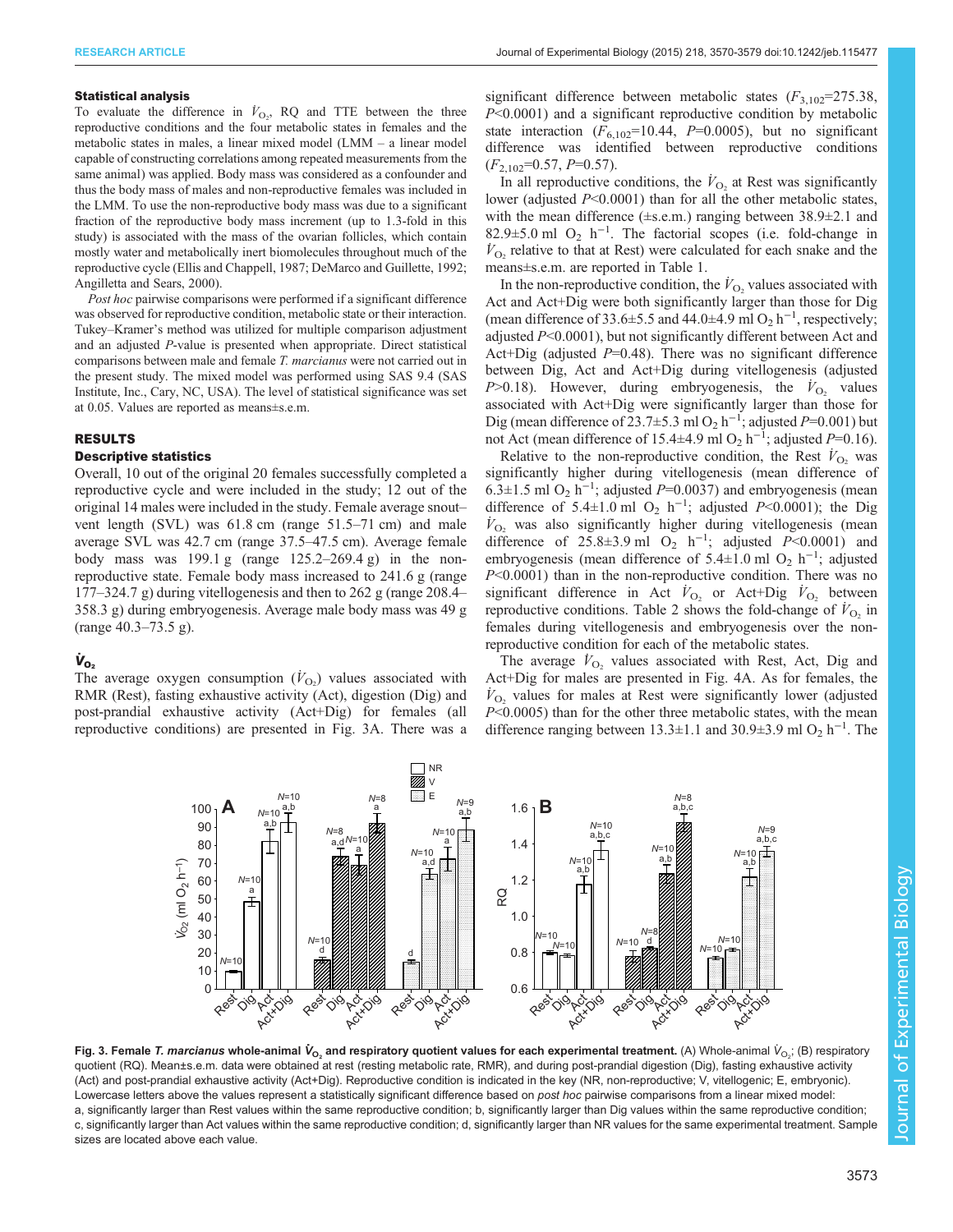<span id="page-4-0"></span>

| Table 1. Fold-change in $V_{O_2}$ over Rest values during each of the three |  |  |
|-----------------------------------------------------------------------------|--|--|
| treatments for female and male Thamnophis marcianus                         |  |  |

| Group            | Fasting<br>activity (Act) | Digestion (Dig) | Post-<br>prandial<br>activity<br>(Act+Dig) |
|------------------|---------------------------|-----------------|--------------------------------------------|
| Females          |                           |                 |                                            |
| Non-reproductive | $9.0 \pm 1.0$             | $5.2 \pm 0.29$  | $10.1 \pm 0.99$                            |
|                  | $(N=10)$                  | $(N=10)$        | $(N=10)$                                   |
| Vitellogenic     | $4.7 \pm 0.57$            | $5.1 \pm 0.35$  | $6.4 \pm 0.41$                             |
|                  | $(N=10)$                  | $(N=8)$         | $(N=8)$                                    |
| Embryogenic      | $5.0+0.59$                | $4.4 \pm 0.27$  | $6.3 \pm 0.78$                             |
|                  | $(N=10)$                  | $(N=10)$        | $(N=9)$                                    |
| Males            | $9.3 \pm 0.91$            | $4.5 \pm 0.20$  | $8.8 \pm 0.56$                             |
|                  | $(N=12)$                  | $(N=12)$        | $(N=10)$                                   |

All values represent means±s.e.m.

fold-change over Rest is shown in Table 1. In addition, the  $V_{\text{O}_2}$  values associated with both Act and Act+Dig were significantly larger than values elicited during Dig (mean difference of 17.7±3.7 and 15.9 $\pm$ 2.3 ml O<sub>2</sub> h<sup>-1</sup>, respectively; adjusted P<0.0001).

## RQ

The results for RQ for females (vitellogenic, embryonic and nonreproductive conditions) are presented in [Fig. 3](#page-3-0)B; RQ results for males are presented in [Fig. 4B](#page-5-0). There was a significant difference between metabolic states  $(F_{3,102}=144.6, P<0.0001)$  but not between reproductive conditions  $(F_{2,102}=3.08, P=0.0502)$ , and no significant interaction was observed  $(F_{6,102}=1.91, P=0.087)$ .

The *post hoc* comparisons showed that female RQ values from Act and Act+Dig were significantly larger than both Rest and Dig RQ values during all reproductive conditions (adjusted  $P<0.0001$ ), with a mean difference of between 0.39±0.036 and 0.72±0.063. Also, female RQ values from Act+Dig were elevated over Act RQ values during all reproductive conditions (adjusted  $P<0.05$ ), with a mean difference of between 0.16±0.044 and 0.29±0.055. There was no difference in female RQ values between Rest and Dig. For males, the RQ values from Act and Act+Dig treatments were significantly larger than Rest and Dig RQ values (adjusted  $P<0.0001$ ), with a mean difference of between 0.43±0.028 and 0.50±0.040. There was no difference in male RQ values between Rest and Dig or between Act and Act+Dig.

# Time to exhaustion

There was a significant difference in TTE between reproductive conditions  $(F_{2,50} = 4.18, P = 0.021)$  for females, but not between Act and Act+Dig for either females  $(F_{1,50}=0.85, P=0.36)$  or males  $(F_{1,19}=0.17, P=0.68;$  [Fig. 5\)](#page-5-0). The TTE of females for Act was significantly shorter during vitellogenesis than when nonreproductive (mean difference of 13.9±4.2 min; adjusted P=0.02).

# Recovery from activity

Following exhaustion from fasting activity, females returned to within 10% of RMR by an average of 5.8 h (range 3–8.8 h) during vitellogenesis, 8.7 h (range 5.2–14.9 h) during embryogenesis and

9.8 h (range 4.3–16.5 h) in the non-reproductive state. The duration of recovery between the vitellogenic and embryogenic conditions was significantly different (adjusted  $P=0.0014$ ). Males returned to within 10% of RMR by an average of 5.5 h (range 3–9 h). Upon recovery, female RQ values ranged from 0.67 to 0.93 and male RQ values ranged from 0.58 to 0.92, similar to the RQ at Rest, which ranged between 0.68 and 0.86.

# **DISCUSSION**

This work provides one of the first quantitative examinations of the interaction effects between reproduction, digestion and activity in a viviparous squamate. Our results indicate that T. marcianus exhibits substantial metabolic increments during both digestion (∼4- to 5 fold) and activity (∼9-fold), and that a smaller metabolic increment occurs during reproduction (∼1.6- to 1.7-fold). Contrary to our predictions, males and non-reproductive females exhibited a prioritization pattern of oxygen delivery during Act+Dig because  $V_{\text{O}_2}$  values were similar to those elicited by Act. Interestingly, females exhibited a more-than-additive pattern of oxygen delivery during Dig (i.e. summation of the  $\dot{V}_{\text{O}_2}$  increments, and an extra 10– 20 ml O<sub>2</sub> h<sup>-1</sup> auxiliary cost), but a prioritization response to Act and Act+Dig (i.e. similar  $\dot{V}_{\text{O}_2}$  increments to these same treatments during the non-reproductive condition). Our results for prioritization contrast with previous work on post-prandially active squamate reptiles ([Secor et al., 2000](#page-8-0); [Bennett and Hicks,](#page-7-0) [2001\)](#page-7-0) and are more consistent with the responses exhibited by species of anurans and fish [\(Aslop and Wood, 1997; Andersen and](#page-7-0) [Wang, 2003](#page-7-0); [Thorarensen and Farrell, 2006\)](#page-8-0).

# Reproduction

Reproductive Rest measurements were obtained during secondary vitellogenesis and approximately midway through embryonic development [\(Fig. 2](#page-2-0)) ([Dessauer and Fox, 1959](#page-8-0); [Van Dyke and](#page-8-0) [Beaupre, 2011\)](#page-8-0). Consistent with our prediction, the vitellogenic and embryogenic phases of the reproductive cycle were associated with increments in maternal  $V_{\text{O}_2}$  (i.e. 1.6- to 1.7-fold); however, there was no difference between the two phases of the reproductive cycle [\(Fig. 3A](#page-3-0)). We did not find any differences in RQ values between the reproductive conditions [\(Fig. 3](#page-3-0)B). The reproductive metabolic increments reported in the present study are consistent with previously published values for multiple species of viviparous snakes measured during the vitellogenic (i.e. ∼1.4- to 1.6-fold increments) ([Beaupre and Duvall, 1998;](#page-7-0) [Van Dyke and Beaupre,](#page-8-0) [2011\)](#page-8-0) and embryogenic (∼1.5- to 2.9-fold increments) [\(Birchard](#page-7-0) [et al., 1984](#page-7-0); [Schultz et al., 2008; Van Dyke and Beaupre, 2011\)](#page-8-0) phases of the reproductive cycle.

The metabolic increment associated with the vitellogenesis may be caused by increased rates of whole-animal protein synthesis [\(Garlick et al., 1976; Houlihan, 1991](#page-8-0)) due to biomolecule synthesis by the liver [i.e. vitellogenin, very low density lipoproteins (VLDLs) and vitamin and trace mineral binding proteins; [Wallace, 1985](#page-9-0); [White, 1991\]](#page-9-0) and organ remodeling (i.e. oviduct and follicular tissues) ([Masson and Guillette, 1987](#page-8-0); [Blackburn,](#page-8-0) [1998\)](#page-8-0). Following vitellogenesis, the mature ova are fertilized

Table 2. Fold-change in  $\dot{\mathsf{V}}_{\mathsf{O}_2}$  of the reproductive condition over the non-reproductive condition for each of the four metabolic states in female T. marcianus

| Reproductive condition | Rest                   | Fasting activity (Act) | Digestion (Dig)      | Post-prandial activity (Act+Dig) |
|------------------------|------------------------|------------------------|----------------------|----------------------------------|
| Vitellogenic           | $1.67 \pm 0.11$ (N=10) | $0.87\pm0.08$ (N=10)   | 1.52±0.11 (N=8)      | $0.96 \pm 0.07$ (N=8)            |
| Embryogenic            | $1.63 \pm 0.16$ (N=10) | $0.89\pm0.06$ (N=10)   | $1.33\pm0.06$ (N=10) | $0.98 \pm 0.07$ (N=9)            |

All values represent means±s.e.m.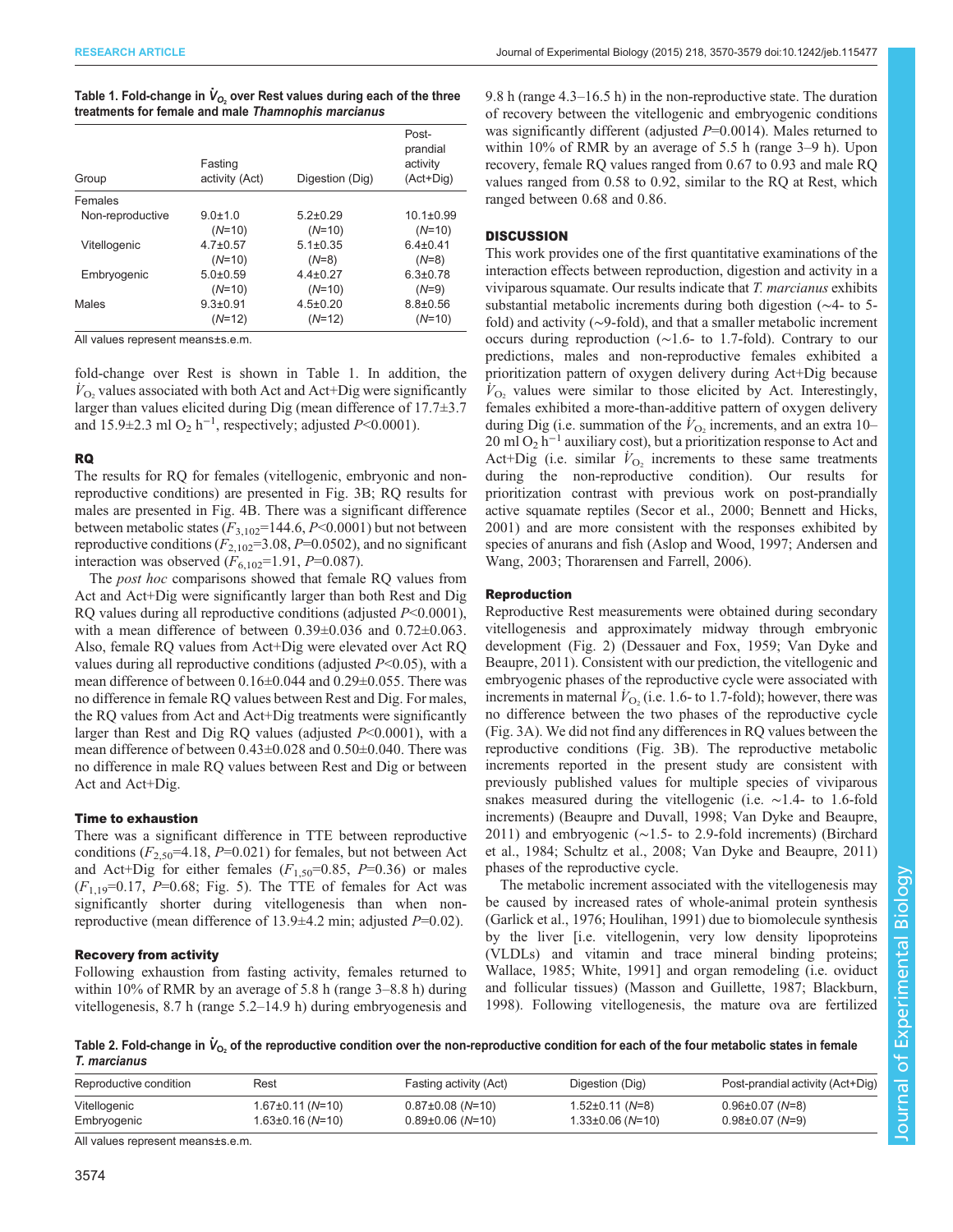<span id="page-5-0"></span>

Fig. 4. Male *T. marcianus* whole-animal  $\dot{V}_{\rm O_2}$  and respiratory quotient values for each experimental treatment. (A) Whole-animal  $\dot{V}_{\rm O_2}$ ; (B) respiratory quotient (RQ). Mean±s.e.m. data were obtained at rest (resting metabolic rate, RMR), and during post-prandial digestion (Dig), fasting exhaustive activity (Act) and post-prandial exhaustive activity (Act+Dig). Lowercase letters above the values represent a statistically significant difference based on post hoc pairwise comparisons from a linear mixed model: a, significantly larger than Rest value; b, significantly larger than Dig value. Sample sizes are located above each value.

and embryonic development begins. After ovulation, the vitellogenic processes are rapidly down-regulated to pregestational levels ([Dessauer and Fox, 1959](#page-8-0); [Garstka, et al., 1985](#page-8-0); [Bonnet et al., 1994\)](#page-8-0). Thereafter, the oviduct continues to undergo extensive remodeling to provide the developing embryos with an appropriate environment for gas exchange and, in some species, to facilitate the maternal–fetal transport of varying quantities of trace nutrients ([Masson and Guillette, 1987](#page-8-0); [Parker et al., 2010](#page-8-0); [Blackburn and Stewart, 2011](#page-8-0); [Van Dyke and Beaupre, 2012\)](#page-9-0). Similar to patterns observed in the eggs of oviparous species, embryonic metabolism increases progressively to term, from negligible levels during early embryonic development, to substantially higher values prior to parturition ([Packard et al.,](#page-8-0) [1977](#page-8-0); [Robert and Thompson, 2000; Schultz et al., 2008](#page-8-0)). Recent work [\(Jackson, 2014\)](#page-8-0) indicates that T. marcianus ovulates at least 6 weeks prior to parturition. Thus, the embryogenic measurements in the present study (3–4 weeks prior to parturition) were obtained approximately midway through development – when embryonic metabolism is still relatively low [\(Wang and Ji, 1997;](#page-9-0) [Thompson](#page-8-0) [and Russell, 1999\)](#page-8-0). Therefore, we propose that much of the 1.6-fold metabolic increment during embryogenesis is associated with continued remodeling and maintenance costs of the oviduct, rather than embryonic metabolism, as would be expected during the later stages of development.

#### Digestion

In *T. marcianus*,  $\dot{V}_{\text{O}_2}$  began to increase within hours of meal ingestion, and peak values occurred within 24 h, increasing to 4.4 to 5.2-fold above Rest values ([Fig. 3](#page-3-0)A, Fig. 4A). There were no differences in RQ values between Rest and Dig ([Fig. 3B](#page-3-0), Fig. 4B).

The temporal patterns of increased  $\dot{V}_{\text{O}_2}$  and the peak factorial increments exhibited by male and non-reproductive female T. marcianus are consistent with previously published values for snakes following a 10% body mass meal. More specifically, in Thamnophis elegans, Lamprophis fuliginosus and Nerodia sipedon, peak post-prandial  $\dot{V}_{\text{O}_2}$  values are attained within 1 day of ingestion, and values range from ∼3-fold in T. elegans and N. sipedon to ∼5 fold in Acanthophis praelongus and Python molurus ([Sievert and](#page-8-0) [Andreadis, 1999; Roe et al., 2004; McCue et al., 2005](#page-8-0); [Britt et al.,](#page-8-0) [2006; Christian et al., 2007\)](#page-8-0).

During reproduction, females also reached peak levels of  $\dot{V}_{\text{O}_2}$  that were ∼4.5- to ∼5.0-fold above Rest values within 24 h of ingestion. The apparently unchanged peak factorial levels were due to the 1.6 to 1.7-fold reproductive Rest increments, and absolute Dig  $V_{\text{O}_2}$  values were actually 30–50% larger during the vitellogenic and embryogenic phases of the reproductive cycle. The sum of the reproductive Rest increment and the non-reproductive Dig increment (i.e.  $\sim$ 54–55 ml O<sub>2</sub> h<sup>-1</sup>) is substantially lower than the reproductive Dig increment (i.e.  $64-74$  ml O<sub>2</sub> h<sup>-1</sup>). Therefore, our results indicate that an additional energetic cost (~10–20 ml O<sub>2</sub> h<sup>-1</sup>) associated with digestion exists for reproductive females.

The physiological mechanisms responsible for the large SDA response in snakes are understood to be related to increased organ mass and function (e.g. large increments in cardiopulmonary output, and intestinal brush-border protein transport capacity) and substantially increased rates of whole-animal protein synthesis [\(Houlihan, 1991; Hicks and Bennett, 2004; Secor, 2009\)](#page-8-0). During reproduction, these processes are likely maintained, but to our knowledge this study represents one of the first examinations of the interaction effects of digestion and reproduction. Although our data



Fig. 5. Female and male T. marcianus time to exhaustion values associated with fasting exhaustive activity and post-prandial activity. Mean±s.e.m. time to exhaustion (TTE) for (A) females and (B) males during fasting exhaustive activity (Act) and post-prandial exhaustive activity (Act+Dig). Female reproductive condition is indicated in the key (NR, non-reproductive; V, vitellogenic; E, embryonic). Lowercase e, significantly lower than non-reproductive Act value, based on post hoc pairwise comparisons from a linear mixed model. Sample sizes are located above each value.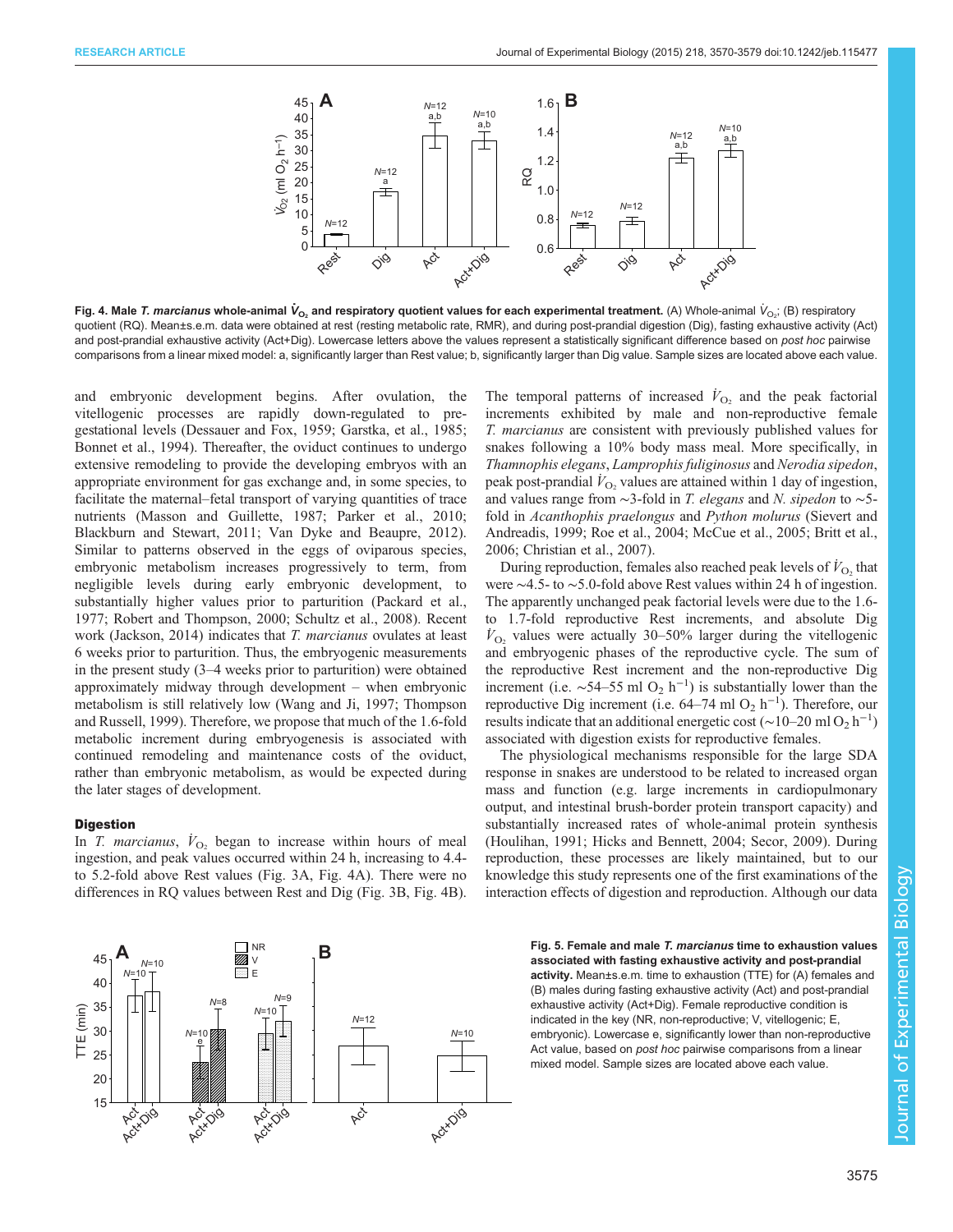cannot elucidate the specific mechanisms associated with the 30– 50% increase in  $V_{\text{O}_2}$ , and only examined the first 24 h of the SDA response, previous work indicates that the presence of enlarged ovarian follicles within the posterior abdomen compresses the maternal organs ([Munns and Daniels, 2007](#page-8-0); [Gilman et al., 2013\)](#page-8-0), resulting in a substantially elevated cost of ventilation (e.g. 3-fold increase in Tiliqua rugosa) ([Munns, 2013\)](#page-8-0). It is possible that the mass/volume combination of the ovarian follicles with the 10% body mass meal was sufficient to produce a similar effect in T. marcianus. It is also possible that there are interaction effects in nutrient processing by the maternal liver between the vitellogenic/ embryogenic processes (e.g. synthesis of vitellogenin and elevated rates of protein synthesis associated with oviduct remodeling) and those associated with digestion (e.g. liver remodeling, nutrient assimilation), resulting in substantially elevated rates of wholeanimal protein synthesis.

# Fasting exhaustive activity

Fasting exhaustive activity (Act) elicited ∼9.0-fold increment in  $V_{\text{O}_2}$  for non-reproductive females and males [\(Fig. 3](#page-3-0)A, [Fig. 4A](#page-5-0)), led to exhaustion after 27 min (males) to 37 min (females; [Fig. 5A](#page-5-0),B), and gave RQ values of ∼1.2 [\(Fig. 3](#page-3-0)B, [Fig. 4](#page-5-0)B). The aerobic scopes exhibited by male and female *T. marcianus* in the present study fall within the ∼2- to 12-fold range described for multiple species of snakes (e.g. [Ruben, 1976; Ellis and Chappell, 1987](#page-8-0); [Andrade et al.,](#page-7-0) [1997](#page-7-0); [Secor et al., 2000\)](#page-8-0).

In the present study, both males and females (all reproductive conditions) exhibited RQ values of ∼1.2 during Act ([Fig. 2](#page-2-0)B, [Fig. 3](#page-3-0)B). Like all reptiles, snakes exhibit aerobic capacities that are approximately 1/10 the magnitude of those of a similarly sized endotherm ([Bennett, 1994](#page-7-0)). Therefore, snakes employ anaerobic glycolysis to produce a large fraction (i.e. ∼50–90%) of the total ATP that is utilized during physical activity ([Ruben,](#page-8-0) [1976; Gratz and Hutchison, 1977](#page-8-0)). Subsequently, byproducts from anaerobic glycolysis (i.e. lactate and hydrogen ions) accumulate in the bloodstream. The resulting activity-induced acid–base disturbance is buffered through ventilatory adjustments which serve to release bicarbonate-derived  $CO<sub>2</sub>$ from the lungs [\(Gleeson and Bennett, 1985\)](#page-8-0). As a consequence, snakes and other reptiles routinely exhibit  $\dot{V}_{\text{CO}_2}$  values that exceed  $V_{\text{O}_2}$  during physical activity, resulting in RQ values that surpass 1.0 ([Gleeson and Bennett, 1982](#page-8-0)).

Following exhaustion, T. marcianus required 5–10 h to return to resting  $\dot{V}_{\text{O}_2}$  levels, a time frame considerably longer than the approximately 2–3 h recovery period reported for the snake Nerodia rhombifera, multiple species of lizards, and crocodilians ([Gratz and](#page-8-0) [Hutchison, 1977; Gleeson, 1982](#page-8-0); [Gleeson and Dalessio, 1989](#page-8-0); [Hartzler, et al., 2006\)](#page-8-0). However, the trial duration required to elicit exhaustion for T. *marcianus* was substantially longer than the 5– 15 min protocols used in previous studies [\(Ruben, 1976](#page-8-0); [Ellis and](#page-8-0) [Chappell, 1987;](#page-8-0) [Andrade et al., 1997](#page-7-0); [Secor et al., 2000](#page-8-0)). Previous work has demonstrated that recovery time is directly related to the duration of the activity protocol, and this discrepancy may explain the long recovery times in T. marcianus [\(Gleeson and Hancock,](#page-8-0) [2002](#page-8-0)). Based on previous work in reptiles, it is likely that much of the excess post-exercise oxygen consumption (EPOC) is attributable to lactate oxidation and glycogenesis, phosphocreatine repletion and ATP repletion [\(Gratz and Hutchison, 1977](#page-8-0); [Gleeson,](#page-8-0) [1991](#page-8-0); [Gleeson and Hancock, 2002\)](#page-8-0).

Contrary to our predictions, reproductive females exhibited aerobic scopes and RQ values that were not different from values obtained in the non-reproductive state, and reached exhaustion up to ∼14 min sooner (i.e. reduced performance), indicating a prioritization pattern of oxygen delivery ([Fig. 3](#page-3-0)A and [Fig. 5A](#page-5-0)). The decrement in activity performance during vitellogenesis reported in the present study is consistent with previous work in T. marcianus ([Seigel et al., 1987](#page-8-0)), and a number of species of lizards ([Shine, 1980, 2003; Cooper et al., 1990; Sinervo et al.,](#page-8-0) [1991](#page-8-0)). We are not aware of previous work that has examined how the competing oxygen demands from reproduction and activity are resolved, but it is possible that the metabolic processes associated with reproduction are temporarily compromised during physical activity, or that the small signalto-noise ratio of the reproductive metabolic increments (1.6- to 1.7-fold) relative to activity (∼9-fold) made it difficult to detect an interaction effect.

In the present study, males exhibited endurance times (TTE) that were shorter than those of non-reproductive females (by ∼10 min); however, their aerobic scopes (∼9-fold above Rest values), RQ values (∼1.2) and recovery times were roughly equivalent (i.e. between 5 and 10 h). Female T. marcianus have been reported to undergo more than one reproductive cycle per annum ([Ford and](#page-8-0) [Karges, 1987\)](#page-8-0), and therefore may be required to locomote more frequently throughout the season than males to capture appropriate prey items to match caloric intake with elevated demand. Thus, it is possible that females may have a greater selection pressure for elevated endurance capacity than males; however, future work is required to carry out additional tests and elucidate the specific causal mechanisms responsible for this apparent discrepancy in endurance time.

# Post-prandial exhaustive activity

Contrary to our predictions, males and females (all reproductive conditions) exhibited a prioritization pattern of oxygen delivery during Act+Dig; that is, aerobic scopes were similar to values attained during Act [\(Fig. 3](#page-3-0)A, [Fig. 4A](#page-5-0)). The prioritization pattern of  $V_{\text{O}_2}$  exhibited by *T. marcianus* in the present study contrasts with previous work in Varanus exanthematicus and P. molurus ([Secor](#page-8-0) [et al., 2000;](#page-8-0) [Bennett and Hicks, 2001\)](#page-7-0), but is consistent with work in rainbow trout (Oncorhynchus mykiss), Chinook salmon (Oncorhynchus tshawytscha), sablefish (Anoplopoma fimbria) and cane toads (Bufo marinus) [\(Andersen and Wang, 2003](#page-7-0); [Furnell, 1987](#page-8-0); [Aslop and Wood, 1997;](#page-7-0) [Thorarensen and Farrell,](#page-8-0) [2006\)](#page-8-0).

During Act+Dig, males and non-reproductive females must locomote with the 10% body mass meal, and reproductive females are further encumbered by a 20–30% body mass increment associated with the enlarged ovarian follicles. In vertebrates, additional weight during locomotion results in a linear increase in the force required for muscular contraction, and therefore increased metabolic cost (i.e. a ~10% increase in  $\dot{V}_{\text{O}_2}$  for each additional 10% in body mass) ([Taylor et al., 1980](#page-8-0)). For reproductive females, the combined mass and volume constraints associated with the ingested meal and enlarged ovarian follicles may further result in elevated costs of ventilation ([Munns, 2013](#page-8-0)). Therefore, if the cardiopulmonary system has sufficient capacity for delivering  $O<sub>2</sub>$ to all metabolically active organ beds simultaneously (hence additivity; [Bennett and Hicks, 2001\)](#page-7-0), the individual  $V_{\text{O}_2}$  increments from digestion and activity would sum together, and the increased costs of performing locomotion and ventilation would result in a still larger increase in  $V_{\text{O}_2}$  during Act+Dig (i.e.  $\sim$ 15-fold increase in  $V_{\text{O}_2}$  over Rest values). This was not the case in the present study. Instead, the similar aerobic scopes exhibited by T. marcianus during Act and Act+Dig may indicate that this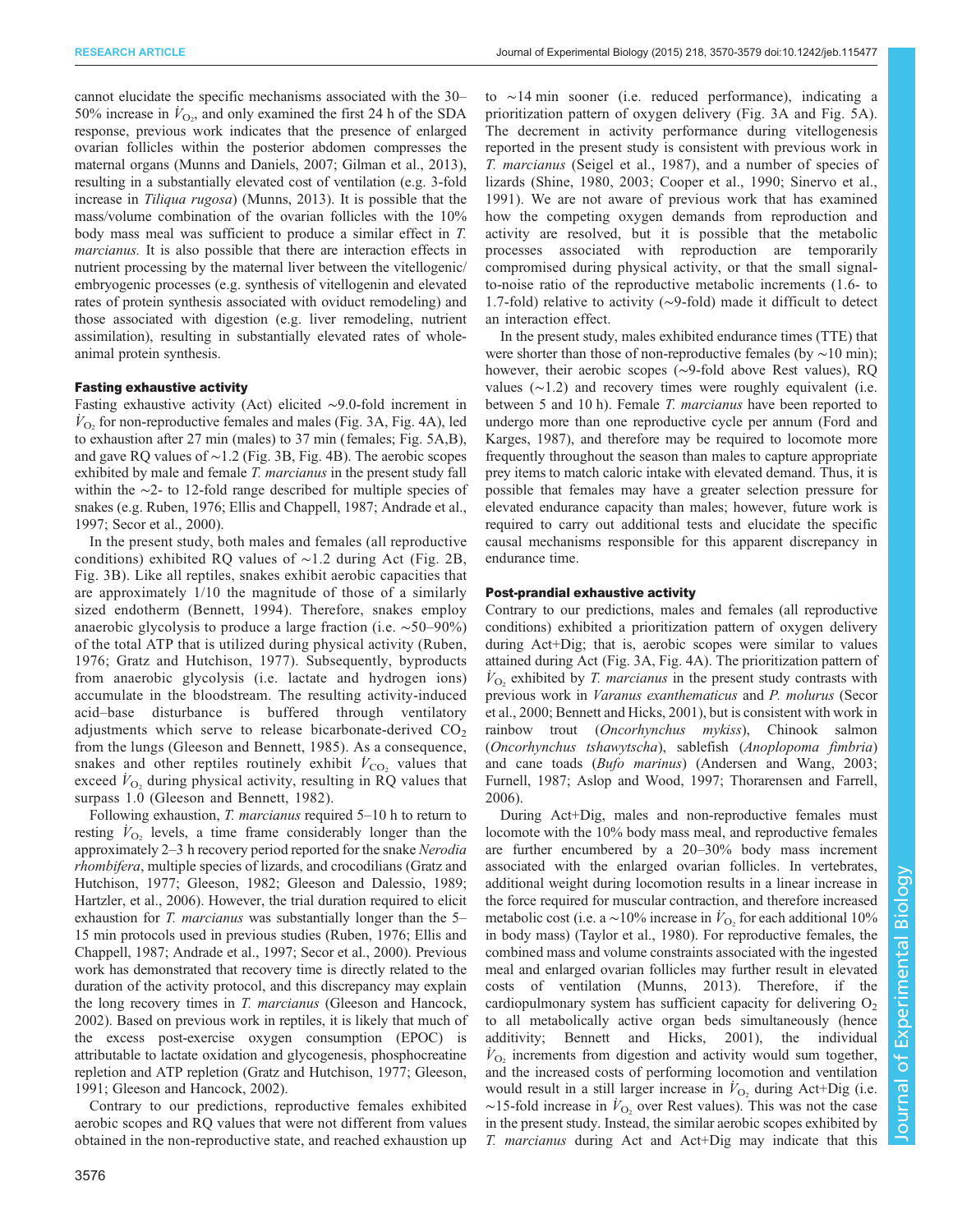<span id="page-7-0"></span>species' cardiopulmonary system has a limited capacity for oxygen transport ( peaks at ∼9- to 10-fold above Rest).

Alternatively, sufficient capacity for oxygen delivery may exist, but the presence of a large meal within the stomach, and ovarian follicles in reproductive females, may alter ventilation patterns (i.e. constraining maximal levels of  $O_2$  and  $CO_2$ exchange in the lungs). More specifically, regions of the lung may be compressed or collapse as a result of the expansion of the ovarian follicles during reproduction and the distention of the stomach following ingestion, thereby limiting tidal volume and hence the respiratory fraction of fresh, oxygen-rich air in contact with the respiratory surfaces ([Munns and Daniels, 2007](#page-8-0)). In addition to altered ventilation patterns, the combination of intense physical activity, enlarged ovarian follicles and the distention of the stomach may increase intra-abdominal pressure in T. marcianus sufficiently to reduce blood flow through the inferior vena cava, thereby limiting venous return and constraining maximal levels of cardiac output ([Farmer and](#page-8-0) [Hicks, 2000; Munns et al., 2004\)](#page-8-0).

During Act+Dig in the present study, all groups were capable of maintaining activity performance (TTE) in spite of the additional 10–40% body mass load ([Fig. 5](#page-5-0)A,B). Our data cannot discern why *T. marcianus* is capable of overcoming this burden without any noticeable decrement in activity performance, but it is possible that most of the metabolic processes associated with digestion and reproduction are temporarily compromised during exhaustive activity, and blood supply to the gastrointestinal tract and oviduct are preferentially redistributed to the active skeletal muscles, thus prioritizing activity performance [\(Furnell, 1987](#page-8-0); [Thorarensen and Farrell, 2006\)](#page-8-0). Moreover, a decrease in right– left shunt fraction in reptiles may result in elevated  $O_2$  extraction from ventilated air and thus increased  $O<sub>2</sub>$  diffusion gradient at the tissues [\(Secor et al., 2000;](#page-8-0) Bennett and Hicks, 2001). A similar effect may occur if this species decreases ventilation/ perfusion heterogeneity at the lungs and/or decreases intrapulmonary shunting (Bennett and Hicks, 2001). Such cardiopulmonary adjustments may have provided T. marcianus with sufficient  $O_2$  delivery capacity to simply maintain  $\dot{V}_{\text{O}_2}$  levels and activity performance.

In the present study, both male and female (all reproductive conditions) T. marcianus exhibited a shift in RQ from ∼1.2 during Act to ∼1.3–1.5 during Act+Dig. This increase in RQ may reflect the additional muscular work required to perform locomotion with the additional body mass burden that cannot be met by aerobic metabolism, thus resulting in a more pronounced utilization of anaerobic pathways to fuel activity performance [\(Gleeson and](#page-8-0) [Bennett, 1982](#page-8-0)). Moreover, because  $\dot{V}_{\text{O}_2}$  remains unchanged between Act and Act+Dig, and activity performance (i.e. TTE) is maintained, it is plausible that a sizable portion of ATP that was previously synthesized through aerobic pathways during Act was synthesized anaerobically during Act+Dig. Ultimately, the RQ values presented in this study indicate a pattern of increased reliance on anaerobic metabolism during Act+Dig in male and female T. marcianus ([Gleeson and Bennett, 1982\)](#page-8-0). However, additional measurements of total body lactate production are required in order to elucidate the precise extent to which anaerobic metabolic pathways contribute to total ATP production during Act and Act+Dig.

## Conclusions

Under natural conditions, animals may perform more than one metabolically demanding function simultaneously. Laboratory studies on the patterns of physiological prioritization that occur under these conditions represent an important area of investigation if conclusions are to be extrapolated to predicting performance outcomes in the natural environment [\(Jackson, 1987;](#page-8-0) Andersen and Wang, 2003). In the present study, we examined how the simultaneous oxygen demands associated with reproduction, digestion and activity are resolved, and our results indicate that prioritization is the primary pattern of oxygen delivery. During Act+Dig, activity performance was likely prioritized at the expense of digestive and perhaps reproductive functions. We hope that future work examines the specific cardiopulmonary mechanisms associated with the prioritization response described in the present study. More specifically, measurements of the components of cardiac output and minute ventilation, in addition to measurements of  $P_{\text{O}_2}$  and  $P_{\text{CO}_2}$  within the systemic and venous circulation, would be useful for identifying possible limitations in oxygen transport [\(Secor et al., 2000](#page-8-0); Bennett and Hicks, 2001). Furthermore, measurements of mesenteric artery and hepatic portal blood flow would be helpful for identifying possible shifts in blood flow distribution during post-prandial activity [\(Secor and White,](#page-8-0) [2010\)](#page-8-0).

#### **Acknowledgements**

We thank Y. Foreman and J. Davoodifard for providing assistance with animal husbandry and data collection. We thank A. Bennett and T. Bradley for providing research equipment for respirometry. We also thank D. German, T. Bradley, C. Williams, C. Slay and C. Jew for providing helpful input.

#### Competing interests

The authors declare no competing or financial interests.

#### Author contributions

The study was created and designed by A.G.S.J., J.W.H. and N.B.F. A.G.S.J. collected and analyzed all the data with assistance from J.W.H. and N.B.F. S.-Y.L. performed statistical analysis. All authors contributed to preparation of the manuscript, and approved and read the final submission.

#### Funding

Financial support was provided by National Science Foundation [IOS: 0922756 to J.W.H.] and grant UL1 TR000153 from the National Center for Advancing Translational Sciences through the Biostatistics, Epidemiology and Research Design Unit of UC Irvine Institute for Clinical Translational Science.

#### Supplementary information

Supplementary information available online at <http://jeb.biologists.org/lookup/suppl/doi:10.1242/jeb.115477/-/DC1>

#### References

- Andersen, J. B. and Wang, T. [\(2003\). Cardiorespiratory effects of forced activity](http://dx.doi.org/10.1086/375439) and digestion in toads. [Physiol. Biochem. Zool.](http://dx.doi.org/10.1086/375439) 76, 459-470.
- Andrade, D. V., Cruz-Neto, A. P. and Abe, A. S. (1997). Meal size and specific dynamic action in the rattlesnake Crotalus durissus (Serpentes: Viperidae). Herpetologica 53, 485-493.
- Angilletta, M. J. and Sears, M. W. [\(2000\). The metabolic cost of reproduction in an](http://dx.doi.org/10.1046/j.1365-2435.2000.00387.x) [oviparous lizard.](http://dx.doi.org/10.1046/j.1365-2435.2000.00387.x) Funct. Ecol. 14, 39-45.
- Aslop, D. H. and Wood, C. M. (1997). The interactive effects of feeding and exercise on oxygen consumption, swimming performance and protein usage in juvenile rainbow trout (Oncorhynchus mykiss). J. Exp. Biol. 200, 2337-2346.
- Beaupre, S. J. and Duvall, D. [\(1998\). Variation in oxygen consumption of the](http://dx.doi.org/10.1007/s003600050170) [western diamondback rattlesnake \(](http://dx.doi.org/10.1007/s003600050170)Crotalus atrox): implications for sexual size dimorphism. [J. Comp. Physiol. B Biochem. Syst. Environ. Physiol.](http://dx.doi.org/10.1007/s003600050170) 168, [497-506.](http://dx.doi.org/10.1007/s003600050170)
- Bennett, A. F. (1994). Exercise performance of reptiles. Adv. Vet. Sci. Comp. Med. 38, 113-134.
- Bennett, A. F. and Hicks, J. W. (2001). Postprandial exercise: prioritization or additivity of the metabolic responses? J. Exp. Biol. 204, 2127-2132.
- [Bessler, S. M., Stubblefield, M. C., Ultsch, G. R. and Secor, S. M.](http://dx.doi.org/10.1139/Z10-045) (2010). [Determinants and modeling of specific dynamic action for the common garter](http://dx.doi.org/10.1139/Z10-045) snake ([Thamnophis sirtalis](http://dx.doi.org/10.1139/Z10-045)). Can. J. Zool. 88, 808-820.
- [Birchard, G. F., Black, C. P., Schuett, G. W. and Black, V.](http://dx.doi.org/10.1016/0300-9629(84)90221-4) (1984). Influence of [pregnancy on oxygen consumption, heart rate and hematology in the garter](http://dx.doi.org/10.1016/0300-9629(84)90221-4)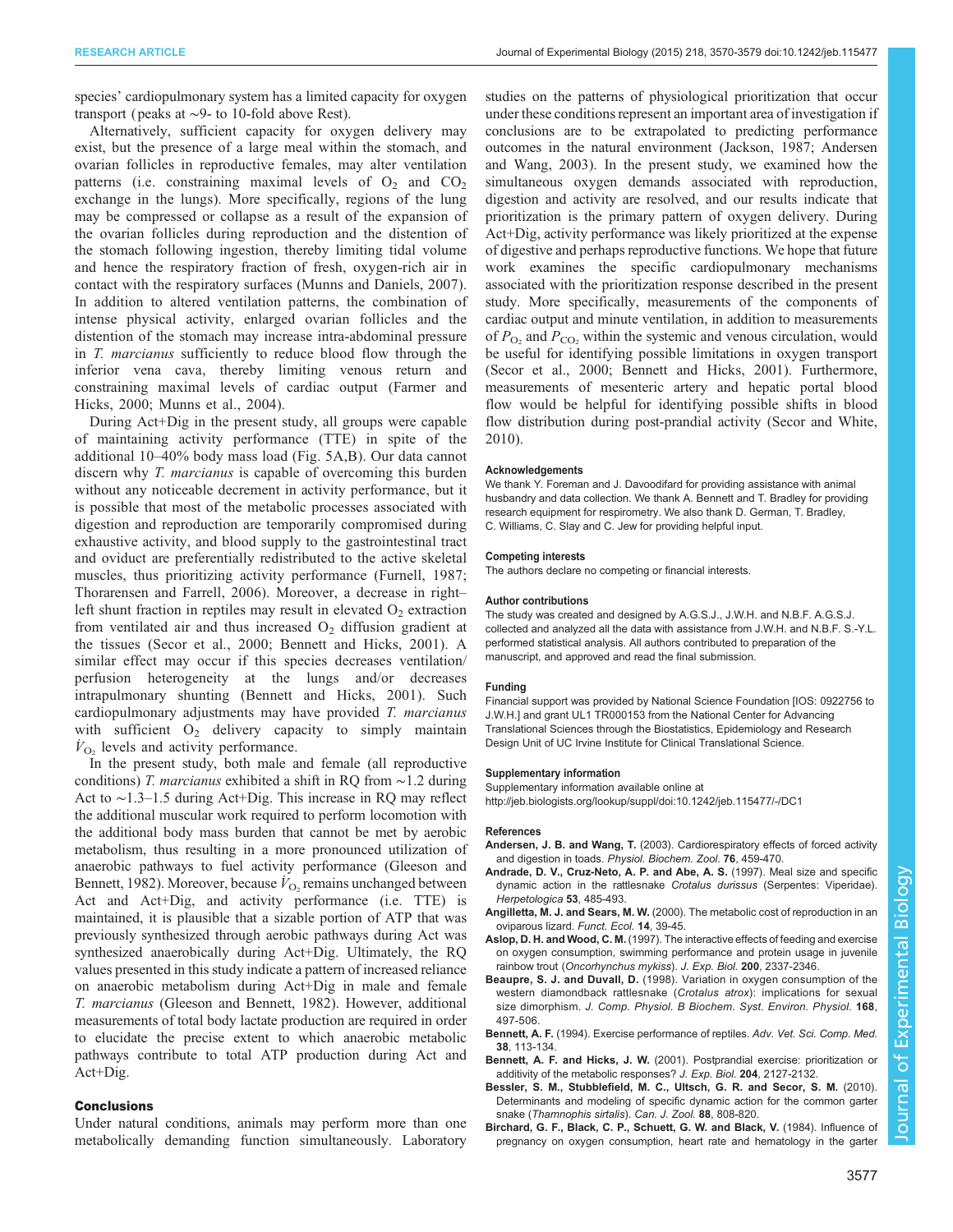<span id="page-8-0"></span>[snake: implications for the](http://dx.doi.org/10.1016/0300-9629(84)90221-4) "cost of reproduction" in live bearing reptiles. Comp. [Biochem. Physiol. A Physiol.](http://dx.doi.org/10.1016/0300-9629(84)90221-4) 77, 519-523.

- Bishop, C. M. [\(1999\). The maximum oxygen consumption and aerobic scope of](http://dx.doi.org/10.1098/rspb.1999.0919) [birds and mammals: getting to the heart of the matter.](http://dx.doi.org/10.1098/rspb.1999.0919) Proc. R. Soc. Lond. B Biol. Sci. 266[, 2275-2281.](http://dx.doi.org/10.1098/rspb.1999.0919)
- Blackburn, D. G. [\(1998\). Structure, function, and evolution of the oviducts of](http://dx.doi.org/10.1002/(SICI)1097-010X(199811/12)282:4/5<560::AID-JEZ10>3.0.CO;2-J) [squamate reptiles, with special reference to viviparity and placentation.](http://dx.doi.org/10.1002/(SICI)1097-010X(199811/12)282:4/5<560::AID-JEZ10>3.0.CO;2-J) J. Exp. Zool. 282[, 560-617.](http://dx.doi.org/10.1002/(SICI)1097-010X(199811/12)282:4/5<560::AID-JEZ10>3.0.CO;2-J)
- Blackburn, D. G. and Stewart, J. R. (2011). Viviparity and placentation in snakes. In Reproductive Biology and Phylogeny of Snakes (ed. R. D. Aldrige and D. M. Sever), pp. 119-181. New Hampshire: Science Publishers.
- [Bonnet, X., Naulleau, G. and Mauget, R.](http://dx.doi.org/10.1006/gcen.1994.1047) (1994). The influence of body condition on 17-β [estradiol levels in relation to vitellogenesis in female](http://dx.doi.org/10.1006/gcen.1994.1047) Vipera aspis (Reptilia, Viperidae). [Gen. Comp. Endocr.](http://dx.doi.org/10.1006/gcen.1994.1047) 93, 424-437.
- [Britt, E. J., Hicks, J. W. and Bennett, A. F.](http://dx.doi.org/10.1242/jeb.02366) (2006). The energetic consequences of [dietary specialization in populations of the garter snake,](http://dx.doi.org/10.1242/jeb.02366) Thamnophis elegans. J. Exp. Biol. 209[, 3164-3169.](http://dx.doi.org/10.1242/jeb.02366)
- [Christian, K., Webb, J. K., Schultz, T. and Green, B.](http://dx.doi.org/10.1086/519959) (2007). Effects of seasonal [variation in prey abundance on field metabolism, water flux, and activity of a](http://dx.doi.org/10.1086/519959) [tropical ambush foraging snake.](http://dx.doi.org/10.1086/519959) Physiol. Biochem. Zool. 80, 522-523.
- [Cooper, W. E., Vitt, L. J., Hedges, R. and Huey, R. B.](http://dx.doi.org/10.1007/BF00180298) (1990). Locomotor [impairment and defense in gravid lizards \(](http://dx.doi.org/10.1007/BF00180298)Eumeces laticeps): behavioral shift in [activity may offset costs of reproduction in an active forager.](http://dx.doi.org/10.1007/BF00180298) Behav. Ecol. Sociobiol. 27[, 153-157.](http://dx.doi.org/10.1007/BF00180298)
- DeMarco, V. and Guillette, L. J. [\(1992\). Physiological cost of pregnancy in a](http://dx.doi.org/10.1002/jez.1402620404) viviparous lizard ([Sceloporus jarrovi](http://dx.doi.org/10.1002/jez.1402620404)). J. Exp. Zool. 262, 383-390.
- Dessauer, H. C. and Fox, W. (1959). Changes in ovarian follicle composition with plasma levels of snakes during estrus. Am. J. Physiol. 197, 360-366.
- Ellis, T. M. and Chappell, M. A. [\(1987\). Metabolism, temperature relations,](http://dx.doi.org/10.1007/BF00693366) [maternal behavior, and reproductive energetics in the ball python \(](http://dx.doi.org/10.1007/BF00693366)Python regius). [J. Comp. Physiol. B](http://dx.doi.org/10.1007/BF00693366) 157, 393-402.
- Farmer, C. G. and Hicks, J. W. (2000). Circulatory impairment induced by exercise in the lizard *lguana iguana. J. Exp. Biol.* 203, 2691-2697.
- Ford, N. B. and Karges, J. P. [\(1987\). Reproduction in the checkered garter](http://dx.doi.org/10.2307/3672013) snake, Thamnophis maricanus, [from southern Texas and Northeastern](http://dx.doi.org/10.2307/3672013) [Mexico: seasonality and evidence for multiple clutches.](http://dx.doi.org/10.2307/3672013) Southwest Nat. 32, [93-101.](http://dx.doi.org/10.2307/3672013)
- [Ford, N. B. and Shuttlesworth, G. A.](http://dx.doi.org/10.2307/1445298) (1986). Effects of variation in food [intake on locomotory performance of juvenile garter snakes.](http://dx.doi.org/10.2307/1445298) Copeia 1986, [999-1001.](http://dx.doi.org/10.2307/1445298)
- Furnell, D. J. [\(1987\). Partitioning of locomotor and feeding metabolism in sablefish](http://dx.doi.org/10.1139/z87-075) [\(Anoplopoma fimbria\).](http://dx.doi.org/10.1139/z87-075) Can. J. Zool. 65, 486-489.
- Garlick, P. J., Burk, T. L. and Swick, R. W.. (1976). Protein synthesis and RNA in tissues of the pig. Am. J. Physiol. 230, 1108-1112.
- [Garstka, W. R., Tokarz, R. R., Diamond, M., Halpert, A. and Crews, D.](http://dx.doi.org/10.1016/0018-506X(85)90014-5) (1985). [Behavioral and physiological control of yolk synthesis and deposition in the female](http://dx.doi.org/10.1016/0018-506X(85)90014-5) red–sided garter snake ([Thamnophis sirtalis parietalis](http://dx.doi.org/10.1016/0018-506X(85)90014-5)). Horm. Behav. 19, [137-153.](http://dx.doi.org/10.1016/0018-506X(85)90014-5)
- [Gilman, C. A., Candelaria, G., Gershman, B., Norenberg, J. P. and Wolf, B. O.](http://dx.doi.org/10.1670/11-097) [\(2013\). Respiratory biology during gravidity in](http://dx.doi.org/10.1670/11-097) Crotaphytus collaris and Gambelia wislizenii. [J. Herpetol.](http://dx.doi.org/10.1670/11-097) 47, 262-269.
- Gleeson, T. T. [\(1982\). Lactate and glycogen metabolism during and after](http://dx.doi.org/10.1007/BF00689294) exercise in the lizard [Sceloporus occidentalis](http://dx.doi.org/10.1007/BF00689294). J. Comp. Physiol. B 147, [79-84.](http://dx.doi.org/10.1007/BF00689294)
- Gleeson, T. T. (1991). Patterns of metabolic recovery from exercise in reptiles and amphibians. J. Exp. Biol. 160, 187-207.
- Gleeson, T. T. and Bennett, A. F. (1982). Acid-Base imbalance in lizards during activity and recovery. J. Exp. Biol. 98, 439-453.
- Gleeson, T. T. and Bennett, A. F. (1985). Respiratory and cardiovascular adjustments to exercise in reptiles. In Circulation, Respiration, and Metabolism (ed. R. Gilles), pp. 23-38. Berlin: Springer–Verlag.
- Gleeson, T. T. and Dalessio, P. M. (1989). Lactate and glycogen metabolism in the lizard Dipsosaurus dorsalis following exhaustive exercise. J. Exp. Biol. 144, 377-393.
- [Gleeson, T. T. and Hancock, T. V.](http://dx.doi.org/10.1016/S1095-6433(02)00164-2) (2002). Metabolic implications of a 'run now, pay later' [strategy in lizards: an analysis of post-exercise oxygen consumption.](http://dx.doi.org/10.1016/S1095-6433(02)00164-2) Comp. [Biochem. Physiol. A Mol. Integr. Physiol.](http://dx.doi.org/10.1016/S1095-6433(02)00164-2) 133, 259-267.
- Gratz, R. K. and Hutchison, V. H. (1977). Energetics for activity in the diamondback water snake, Natrix rhombifera. Physiol. Zool. 50, 99-114.
- [Hartzler, L. K., Munns, S. L., Bennett, A. F. and Hicks, J. W.](http://dx.doi.org/10.1016/j.cbpa.2005.12.024) (2006). Recovery [from an activity-induced metabolic acidosis in the American Alligator,](http://dx.doi.org/10.1016/j.cbpa.2005.12.024) Alligator mississippiensis. [Comp. Biochem. Physiol. A Mol. Integr. Physiol.](http://dx.doi.org/10.1016/j.cbpa.2005.12.024) 143, [368-374.](http://dx.doi.org/10.1016/j.cbpa.2005.12.024)
- Hicks, J. W. and Bennett, A. F. [\(2004\). Eat and run: prioritization of oxygen](http://dx.doi.org/10.1016/j.resp.2004.05.011) [delivery during elevated metabolic states.](http://dx.doi.org/10.1016/j.resp.2004.05.011) Respir. Physiol. Neurobiol. 144, [215-224.](http://dx.doi.org/10.1016/j.resp.2004.05.011)
- Houlihan, D. F. [\(1991\). Protein turnover in ectotherms and its relationships to](http://dx.doi.org/10.1007/978-3-642-75897-3_1) energetics. [Adv. Comp. Environ. Physiol.](http://dx.doi.org/10.1007/978-3-642-75897-3_1) 7, 1-43.
- Jackson, D. C. (1987). Assigning priorities among interacting physiological systems. In New Directions in Ecological Physiology (ed. M. E. Feder, A. F.

Bennett, W. W. Burggren and R. B. Huey), pp. 310-326. New York: Cambridge University Press.

- Jackson, A. G. S. (2014). The interaction of elevated metabolic states in snakes. PhD thesis, University of California, Irvine, 181pp. (3642926).
- Jones, J. H. (1994). Comparative Vertebrate Exercise Physiology: Phyletic Adaptations. San Diego: Academic Press.
- Lighton, J. R. B. (2008). Measuring Metabolic Rates: A Manual for Scientists. New York: Oxford University Press.
- Masson, G. R. and Guillette, L. J. [\(1987\). Changes in oviductal vascularity](http://dx.doi.org/10.1530/jrf.0.0800361) [during the reproductive cycle of three oviparous lizards \(](http://dx.doi.org/10.1530/jrf.0.0800361)Eumeces obsoletus, [Sceloporus undulatus](http://dx.doi.org/10.1530/jrf.0.0800361), and Crotaphytus collaris). J. Reprod. Fertil. 80, [361-371.](http://dx.doi.org/10.1530/jrf.0.0800361)
- [McCue, M. D., Bennett, A. F. and Hicks, J. W.](http://dx.doi.org/10.1086/427049) (2005). The effect of meal [composition on specific dynamic action in Burmese pythons \(](http://dx.doi.org/10.1086/427049)Python molurus). [Physiol. Biochem. Zool.](http://dx.doi.org/10.1086/427049) 78, 182-192.
- Munns, S. L. [\(2013\). Gestation increases the energetic cost of breathing in the lizard](http://dx.doi.org/10.1242/jeb.067827) [Tiliqua rugosa. J. Exp. Biol.](http://dx.doi.org/10.1242/jeb.067827) 216, 171-180.
- Munns, S. and Daniels, C. [\(2007\). Breathing with big babies: ventilation and](http://dx.doi.org/10.1086/508823) [oxygen consumption during pregnancy in the lizard](http://dx.doi.org/10.1086/508823) Tiliqua rugosa. Physiol. [Biochem. Zool.](http://dx.doi.org/10.1086/508823) 80, 35-45.
- [Munns, S. L., Hartzler, L. K., Bennett, A. F. and Hicks, J. W.](http://dx.doi.org/10.1242/jeb.01279) (2004). Elevated intra–[abdominal pressure limits venous return during exercise in](http://dx.doi.org/10.1242/jeb.01279) Varanus [exanthematicus](http://dx.doi.org/10.1242/jeb.01279). J. Exp. Biol. 207, 4111-4120.
- [Packard, G. C., Tracy, C. R. and Roth, J. J.](http://dx.doi.org/10.1111/j.1469-185X.1977.tb01346.x) (1977). The physiological ecology of [reptilian eggs and embryos. And the evolution of viviparity within the Class](http://dx.doi.org/10.1111/j.1469-185X.1977.tb01346.x) Reptilia. [Biol. Rev.](http://dx.doi.org/10.1111/j.1469-185X.1977.tb01346.x) 52, 71-105.
- [Parker, S. L., Manconi, F., Murphy, C. R. and Thompson, M. B.](http://dx.doi.org/10.1002/ar.21052) (2010). Uterine [and placental angiogenesis in the Australian skinks,](http://dx.doi.org/10.1002/ar.21052) Ctenotus taeniolatus, and [Saiphos equalis](http://dx.doi.org/10.1002/ar.21052). Anat. Rec. 293, 829-838.
- Robert, K. A. and Thompson, M. B. [\(2000\). Energy consumption by embryos of a](http://dx.doi.org/10.1016/S1095-6433(00)00278-6) viviparous lizard, [Eulamprus tympanum](http://dx.doi.org/10.1016/S1095-6433(00)00278-6), during development. Comp. Biochem. [Physiol. A Mol. Integr. Physiol.](http://dx.doi.org/10.1016/S1095-6433(00)00278-6) 127, 481-486.
- [Roe, J. H., Hopkins, W. A., Snodgrass, J. W. and Congdon, J. D.](http://dx.doi.org/10.1016/j.cbpb.2004.08.005) (2004). The [influence of circadian rhythms on pre and post-prandial metabolism in the snake](http://dx.doi.org/10.1016/j.cbpb.2004.08.005) Lamprophis fuliginosus. [Comp. Biochem. Physiol. A Mol. Integr. Physiol.](http://dx.doi.org/10.1016/j.cbpb.2004.08.005) 139, [159-168.](http://dx.doi.org/10.1016/j.cbpb.2004.08.005)
- Rosen, P. C. [\(1991\). Comparative field study of thermal preferenda in garter snakes](http://dx.doi.org/10.2307/1564588) ([Thamnophis](http://dx.doi.org/10.2307/1564588)). J. Herpetol. 25, 301-312.
- Rossman, D. A., Ford, N. B. and Seigel, R. A. (1996). The Garter Snakes: Evolution and Ecology. Norman, OK: University of Oklahoma Press.
- Ruben, J. A. [\(1976\). Aerobic and anaerobic metabolism during activity in snakes.](http://dx.doi.org/10.1007/BF00689414) [J. Comp. Physiol. B](http://dx.doi.org/10.1007/BF00689414) 109, 147-157.
- Rubner, M. (1902). Die Gesetze des Energieverbauchs bei der Ernahrung, pp. 9-365. Leipzig: Deutiche Verl.
- [Schultz, T. J., Webb, J. K. and Christian, K. A.](http://dx.doi.org/10.1643/CP-06-182) (2008). The physiological cost of [pregnancy in a tropical viviparous snake.](http://dx.doi.org/10.1643/CP-06-182) Copeia 2008, 637-642.
- Secor, S. M. [\(2009\). Specific dynamic action: a review of the post-prandial metabolic](http://dx.doi.org/10.1007/s00360-008-0283-7) response. [J. Comp. Physiol. B](http://dx.doi.org/10.1007/s00360-008-0283-7) 179, 1-56.
- Secor, S. M. and White, S. E. [\(2010\). Prioritizing blood flow, cardiovascular](http://dx.doi.org/10.1242/jeb.034058) [performance in response to the competing demands of locomotion](http://dx.doi.org/10.1242/jeb.034058) [and digestion for the Burmese python,](http://dx.doi.org/10.1242/jeb.034058) Python molurus. J. Exp. Biol. 213, [78-88.](http://dx.doi.org/10.1242/jeb.034058)
- Secor, S. M., Hicks, J. W. and Bennett, A. F. (2000). Ventilatory and cardiovascular responses of pythons (Python molurus) to exercise and digestion. J. Exp. Biol. 203, 2447-2454.
- [Seigel, R. A., Huggins, M. M. and Ford, N. B.](http://dx.doi.org/10.1007/BF00379404) (1987). Reduction in locomotor [ability as a cost of reproduction in gravid snakes.](http://dx.doi.org/10.1007/BF00379404) Oecologia 73, 481-485.
- Shine, R. (1980). "Costs" [of reproduction in reptiles.](http://dx.doi.org/10.1007/BF00346972) Oecologia 46, 92-100.
- Shine, R. [\(2003\). Locomotor speeds of gravid lizards: placing](http://dx.doi.org/10.1046/j.1365-2435.2003.00756.x) 'costs of reproduction' [within an ecological context.](http://dx.doi.org/10.1046/j.1365-2435.2003.00756.x) Funct. Ecol. 17, 526-533.
- Sievert, L. M. and Andreadis, P. [\(1999\). Specific dynamic action and postprandial](http://dx.doi.org/10.1016/S0306-4565(98)00037-0) [thermophily in juvenile northern water snakes,](http://dx.doi.org/10.1016/S0306-4565(98)00037-0) Nerodia sipedon. J. Therm. Biol. 24[, 51-55.](http://dx.doi.org/10.1016/S0306-4565(98)00037-0)
- Sinervo, B., Hedges, R. and Adolph, S. C. (1991). Decreased sprint speed as the cost of reproduction in the lizard Sceleporus occidentalis: variation among populations. J. Exp. Biol. 155, 323-336.
- [Stahlschmidt, Z., Brashears, J. and Denardo, D.](http://dx.doi.org/10.1111/j.1095-8312.2011.01671.x) (2011). The use of [ultrasonography to assess reproductive investment and output in pythons.](http://dx.doi.org/10.1111/j.1095-8312.2011.01671.x) [Biol. J. Linn. Soc.](http://dx.doi.org/10.1111/j.1095-8312.2011.01671.x) 103, 772-778.
- Taylor, C. R., Heglund, N. C., McMahon, T. A. and Looney, T. R. (1980). Energetic cost of generating muscular force during running. J. Exp. Biol. 86, 9-18.
- Thompson, M. B. and Russell, K. J. [\(1999\). Embryonic energetics in eggs of two](http://dx.doi.org/10.2307/1565726) [species of Australian Skink,](http://dx.doi.org/10.2307/1565726) Morethia boulengeri and Morethia adelaidensis. [J. Herpetol.](http://dx.doi.org/10.2307/1565726) 33, 291-297.
- Thorarensen, H. and Farrell, A. P. [\(2006\). Postprandial intestinal blood flow,](http://dx.doi.org/10.1086/505512) [metabolic rates, and exercise in Chinook Salmon \(](http://dx.doi.org/10.1086/505512)Oncorhynchus tshawytscha). [Physiol. Biochem. Zool.](http://dx.doi.org/10.1086/505512) 79, 688-694.
- [Van Dyke, J. U. and Beaupre, S. J.](http://dx.doi.org/10.1016/j.cbpa.2011.08.011) (2011). Bioenergetic components [of reproductive effort in viviparous snakes: costs of vitellogenesis exceed](http://dx.doi.org/10.1016/j.cbpa.2011.08.011)